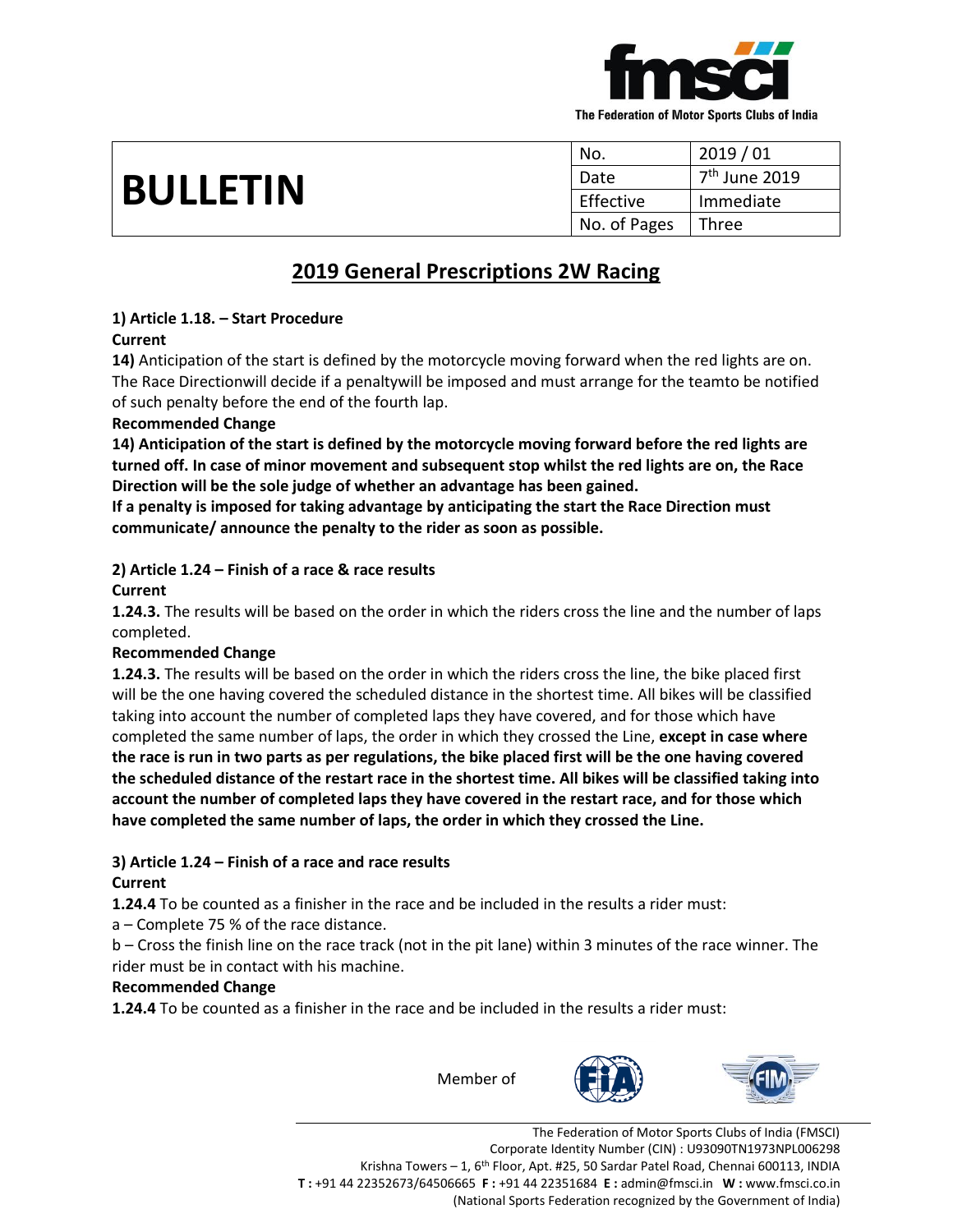

#### a – Complete 75 % of the race distance.

**b – Cross the finish line on the track (not in pit lane) within five minutes of the race winner. In case the rider is not in contact with the machine, the finish time is determined by the first part of the rider or machine to cross the finish line, whichever arrives last.**

## **4) Article 1.25 – Interruption of a race**

### **Current**

**1.25.1** If the Race Director decides to interrupt a race, then red flags will be displayed at the finish line and at all marshals' posts and he will switch on the red lights around the circuit. Riders must immediately slow down and return to the pit lane.

The results will be the results taken at the last point where the leader and all other riders on the same lap as the leader had completed a full lap without the red flag being displayed.

Exception: if the race is interrupted after the chequered flag, the following procedure will apply:

1) For all the riders to whom the chequered flag was shown before the interruption, a partial classification will be established at the end of the last lap of the race.

2) For all the riders to whom the chequered flag was not shown before the interruption, a partial classification will be established at the end of the penultimate lap of the race.

3) The complete classification will be established by combining both partial classifications as per the lap/time procedure.

At the time the red flag is displayed, riders who are not actively competing in the race will not be classified.

Within 3minutes after the red flag has been displayed, riderswho have not entered the pit lane, riding on their motorcycle, will not be classified.

#### **Recommended Change**

**1.25.1** If the Race Director decides to interrupt a race, then red flags will be displayed at the finish line and at all marshals' posts and he will switch on the red lights around the circuit. Riders must immediately slow down and return to the pit lane.

The results will be the results taken at the last point where the leader and all other riders on the same lap as the leader had completed a full lap without the red flag being displayed.

Exception: if the race is interrupted after the chequered flag, the following procedure will apply:

1) For all the riders to whom the chequered flag was shown before the interruption, a partial classification will be established at the end of the last lap of the race.

2) For all the riders to whom the chequered flag was not shown before the interruption, a partial classification will be established at the end of the penultimate lap of the race.

3) The complete classification will be established by combining both partial classifications as per the lap/time procedure.

At the time the red flag is displayed, riders who are not actively competing in the race will not be classified. **For the purpose of these regulations "active" and "actively competing" are defined as the rider riding on track or attempting to repair/ restart the machine to rejoin the track or return to pit lane within 5 minutes of the red flag. The Race Direction will be the sole judge of weather the rider is actively competing, and no protest/ appeal is possible against the Race Direction decision. Within 5 minutes** after the red flag has been displayed, riders who have not entered the pit lane,

Member of





The Federation of Motor Sports Clubs of India (FMSCI) Corporate Identity Number (CIN) : U93090TN1973NPL006298 Krishna Towers - 1, 6<sup>th</sup> Floor, Apt. #25, 50 Sardar Patel Road, Chennai 600113, INDIA **T :** +91 44 22352673/64506665 **F :** +91 44 22351684 **E :** admin@fmsci.in **W :** www.fmsci.co.in (National Sports Federation recognized by the Government of India)